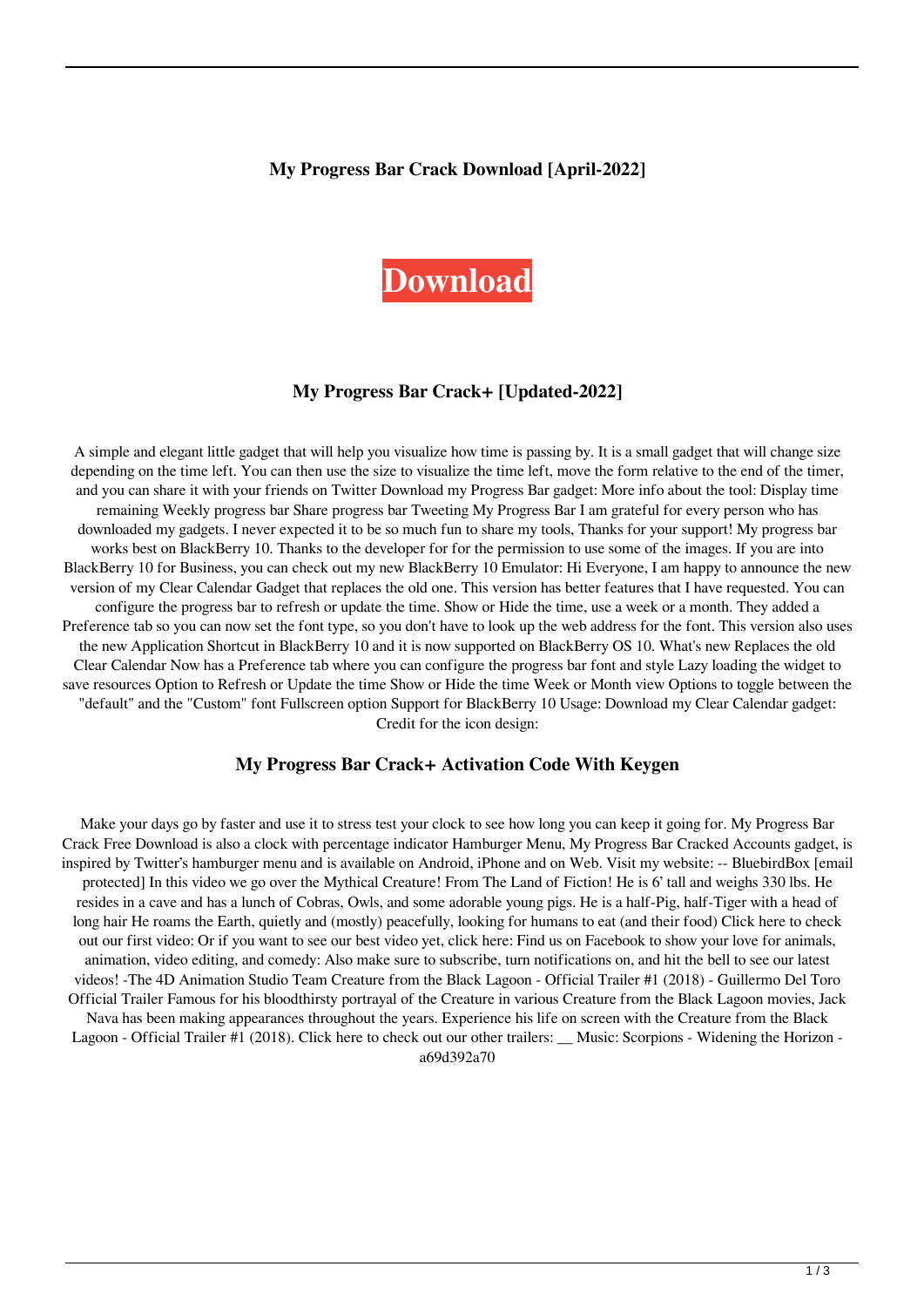## **My Progress Bar With Product Key [32|64bit]**

Pick a title for your timer (title of timer) Choose the time unit (1 minute, 5 minutes or 10 minutes) Specify how many digits after the dot you want. (1, 3, 5 or 7) Choose the time color (blue, white or green) Pick if you want an out of time marker or not (Yes - on the outside). Show the time with a red background if the timer is running or with a green background if it's done. Change the font (Arial, Times New Roman, Helvetica or any other). How To Install The MyProgressBar : Unzip the downloaded file, and drag the MyProgressBar folder to the desktop. Double-click on MyProgressBar.exe to start installing the program. Follow the onscreen instructions to install the program, then run the program once it's finished. Extract the downloaded archive to your desktop and open MyProgressBar.EXE. You will see a window pops up immediately. Click on the Install button to start installing the software. On the first step, click Next. Go through the installation wizard. Select the Drive to Install to (type the drive letter), then click Next. Next step is to select the components of the installation. Select the components you want, then click Next. On the last step, click Finish. Double-click MyProgressBar.exe to run the software. How To Start The MyProgressBar : Start MyProgressBar by clicking on MyProgressBar.exe. Click on the Save button to save the MyProgressBar settings or the Reset to default button to reset the MyProgressBar settings. How To Use The MyProgressBar : Click on the Menu button to open the menubar to the start/stop the timer. Start the timer by clicking on the Start button. Stop the timer by clicking on the Stop button. Tip : If the title of the timer change, close and reopen MyProgressBar.exe. Resize/Adjust The Scale Of The MyProgressBar : Double-click on the Toolbar to customize the Toolbar. Scroll down to the end to customize the scale and position of the MyProgressBar. Move The MyProgressBar : Drag and drop the MyProgressBar on the desktop to change the position. Drag and drop the MyProgressBar on any other window to

## **What's New in the My Progress Bar?**

- Min: 1 seconds - Max: 1000 seconds - Number of values 1 - Sizing: Square - Color: Orange - Background: None - Style: Round Progress - Works with any splash screen. - It can display in both Vertical or Horizontal orientation. - Fader: Transparent My Progress Bar Plugin Description: - Developer: nexthive (NeXtHive) - App Store URL: - Website URL: - Original Dev URL: - Github Profile: Version History: v1.0 - Version 1.0 Was added December 29, 2014 and it's the first version. Read the Downloads Section below for the source code for my Progress Bar Read the Credits section below for credit information Read the Changelog for more changes, updates and information Read the FAQ for more information about the App and/or the Plugin Read the Requirements section below for what you need to run this App or Plugin Requirements: - Jailbroken iOS 8.0+ Devices - Apple OS X 10.9+ Devices I have tested this App on the following devices and their respective iOS 8.0.1, iOS 8.1.x, iOS 8.2.x and iOS 9.0.x builds: - iPhone 3GS - iPhone 4 - iPhone 5 - iPad 2 - iPad 3 - iPad 4 - iPad Mini - iPod Touch 4th Gen - iPod Touch 5th Gen - iPod Touch 6th Gen - iPod Touch 7th Gen - iPod Touch 8th Gen - iPod Touch 9th Gen - iPod Touch 10th Gen - iPod Touch 11th Gen - iPad Air - iPad Air 2 - iPad Air 3 - iPad Pro 9.7 inch - iPad Pro 10.5 inch - iPad Pro 12.9 inch - iPad Pro 12.9 inch 2nd Gen - iPad Pro 12.9 inch 3rd Gen -